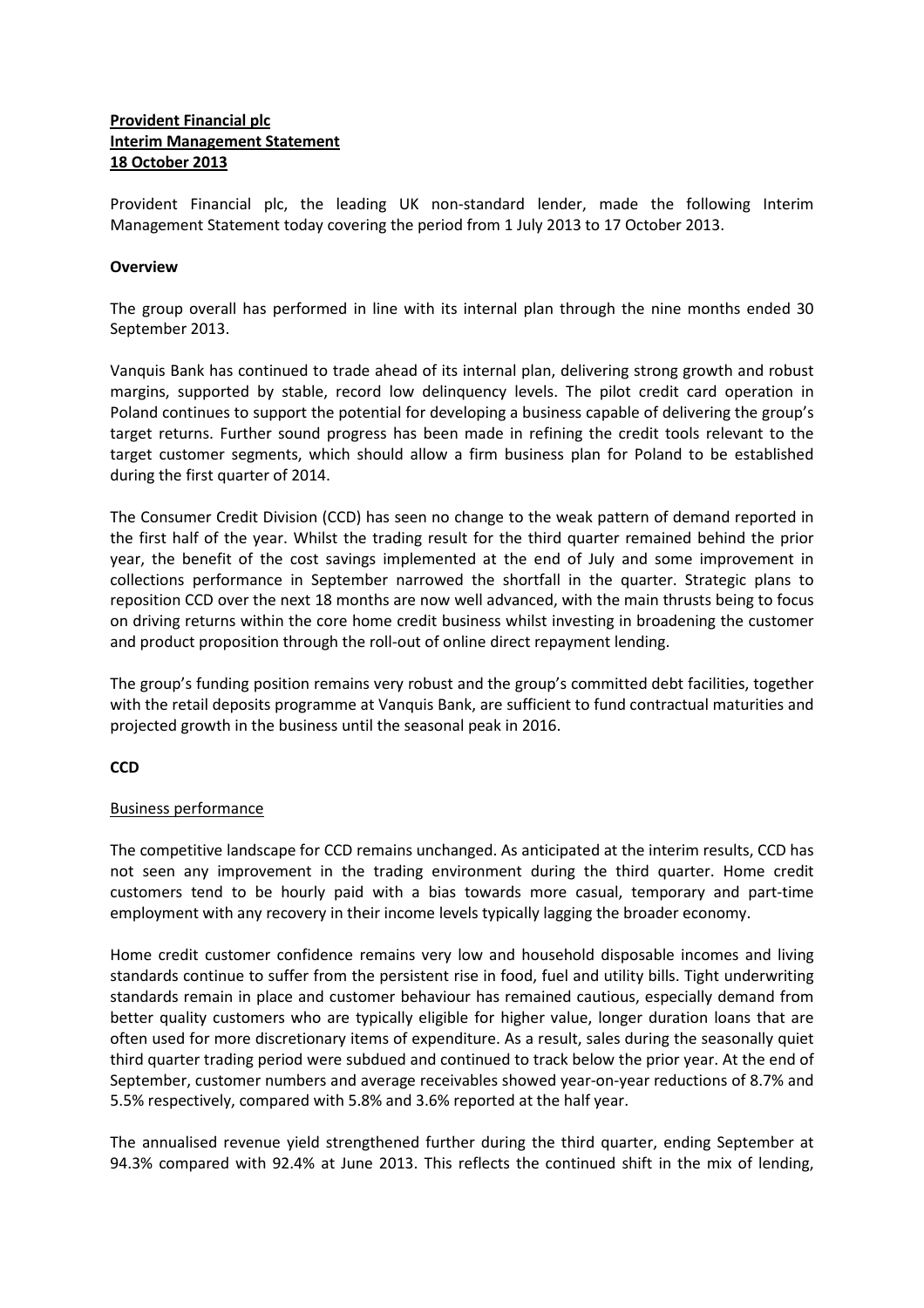including a reduction in demand for longer duration loans which carry a lower yield than shorter term products.

Credit standards have remained unchanged and there has been no further deterioration in the arrears profile or collections performance during the third quarter. Nonetheless, the increase in the annualised revenue yield and the year-on-year deterioration in the arrears profile resulted in the annualised ratio of impairment to revenue increasing to 38.1% at the end of September, from 36.8% at June. The year-on-year deterioration in the arrears profile is closely linked to weaker demand over the last 12 months, as those existing customers not wishing to take further credit have less incentive to bring their accounts up to date and remain in mild arrears. There is a heavy focus on arrears activity throughout the field organisation in the run up to the peak Christmas trading period which has produced some improvement in collections performance during September.

The cost reduction programme announced at the interim results was fully implemented by the end of July and gross cost savings of approximately £10m will be delivered in the second half of the year, with the full year benefit increasing to £18m in 2014.

With regard to ongoing product initiatives, the trial of the '24/7' prepaid reloadable MasterCard, together with an online customer portal which allows customers to top-up their card against agent pre-approved limits, continues to progress well across approximately 20% of the business. Full rollout is expected through the first quarter of 2014. The smart phone collections app for agents which was developed in the first half of the year has now been rolled-out to 1,000 agents. The app replaces the paper-based capture and processing of transactional data and has been very well received by agents. Roll-out across the agency force is planned for 2014.

Whilst CCD's trading result for the third quarter remained behind the prior year, the benefit of the cost savings implemented at the end of July and some improvement in collections performance in September narrowed the shortfall in the quarter.

#### Business development

The strategic plan to reposition CCD over the next two years is now well advanced, with the main thrusts being to focus on driving returns within the core home credit business whilst investing in broadening the customer and product proposition through the roll-out of online direct repayment lending.

The core home credit business will continue to address those customers who can only be served responsibly through the weekly interaction with a Provident agent. However, operational effectiveness and significant cost efficiencies will be secured through the roll-out of smart phone and tablet technology across the agent force and branch-based field operations. Major benefits will be realised from:

- the implementation of standardised best practices across the agent force and field operations;
- the elimination of the significant cost associated with paper driven processes that exist throughout the business today; and
- enhanced evidence of compliance as the regulation of the business transitions from the Office of Fair Trading (OFT) to the more exacting Financial Conduct Authority (FCA) regime from 1 April 2014.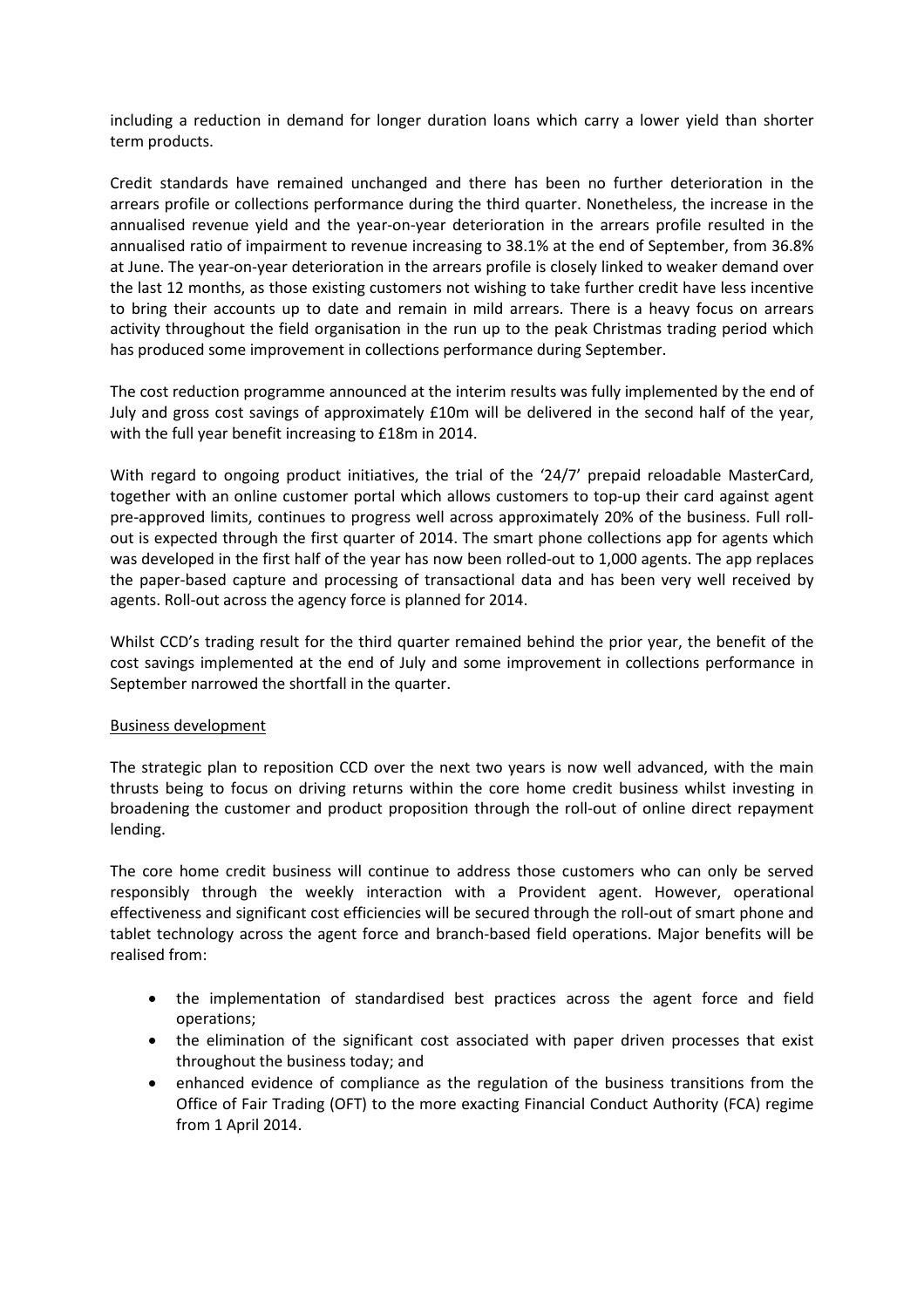The trial of the Provident online direct repayment product has run since April and proved capable of delivering the group's target returns. It captures those applicants of sufficient credit quality whose preference is to access credit online and make weekly repayments direct from their bank account without the need for an agent visit. It can also appeal to those existing home credit customers whose credit status has improved and supports an online lending relationship. More broadly, online credit of up to 12 months in duration is relevant to a proportion of applicants declined a Vanquis Bank credit card as well as the significant audience of non-standard consumers that occupy the segment of the market between Vanquis Bank and home credit. To address these opportunities, a new separately branded online product will be launched shortly. It will draw on the highly effective distribution, underwriting and collections capabilities of both CCD and Vanquis Bank.

#### **Vanquis Bank**

#### Business performance

Vanquis Bank has continued to generate strong growth and margins through the third quarter of the year as it continues to experience strong demand from developing the under-served non-standard credit card market.

Consistent investment in the customer acquisition programme, particularly direct mail, has seen customer numbers rise to 1,051,000 at the end of September, representing year-on-year growth of 26.0%. Whilst the marketing activity of competitors has shown a further modest increase, it has had no discernible impact on overall new account bookings which for the current year are now expected to exceed the volume of 375,000 booked in 2012, against unchanged underwriting standards.

The growth in customer numbers together with the credit line increase programme has supported year-on-year growth in average receivables of approximately 39% at 30 September 2013, broadly in line with that reported at the half year.

Vanquis Bank customers are typically in more regular employment than home credit customers although the business has demonstrated that it is less sensitive to changes in the employment market than mainstream card issuers. The combination of the consistent application of tight credit standards and a benign UK employment market has seen delinquency levels remain stable at record lows for the business. As expected, the annualised risk-adjusted margin moderated from 34.4% at the half year to 34.0% at the end of September and will moderate further since it is no longer benefitting from the progressive reductions in delinquency experienced in prior periods.

Vanquis Bank has continued to outperform its internal plan through the third quarter of the year.

#### Business development

The progress of the pilot operation in Poland continues to support the development of a credit card business capable of delivering the group's target returns.

As set out in the interim results, a primary focus of the pilot is refining the credit tools relevant to the target customer segments. Sound progress is being made on this front, including the deployment in late September of significantly enhanced second generation scorecards drawing on credit data from multiple bureaus. In addition, the distribution of the product continues to be augmented through the appointment of further national brokers and major online affiliates and the detailed plans to establish in-country call centre and support functions are being firmed up.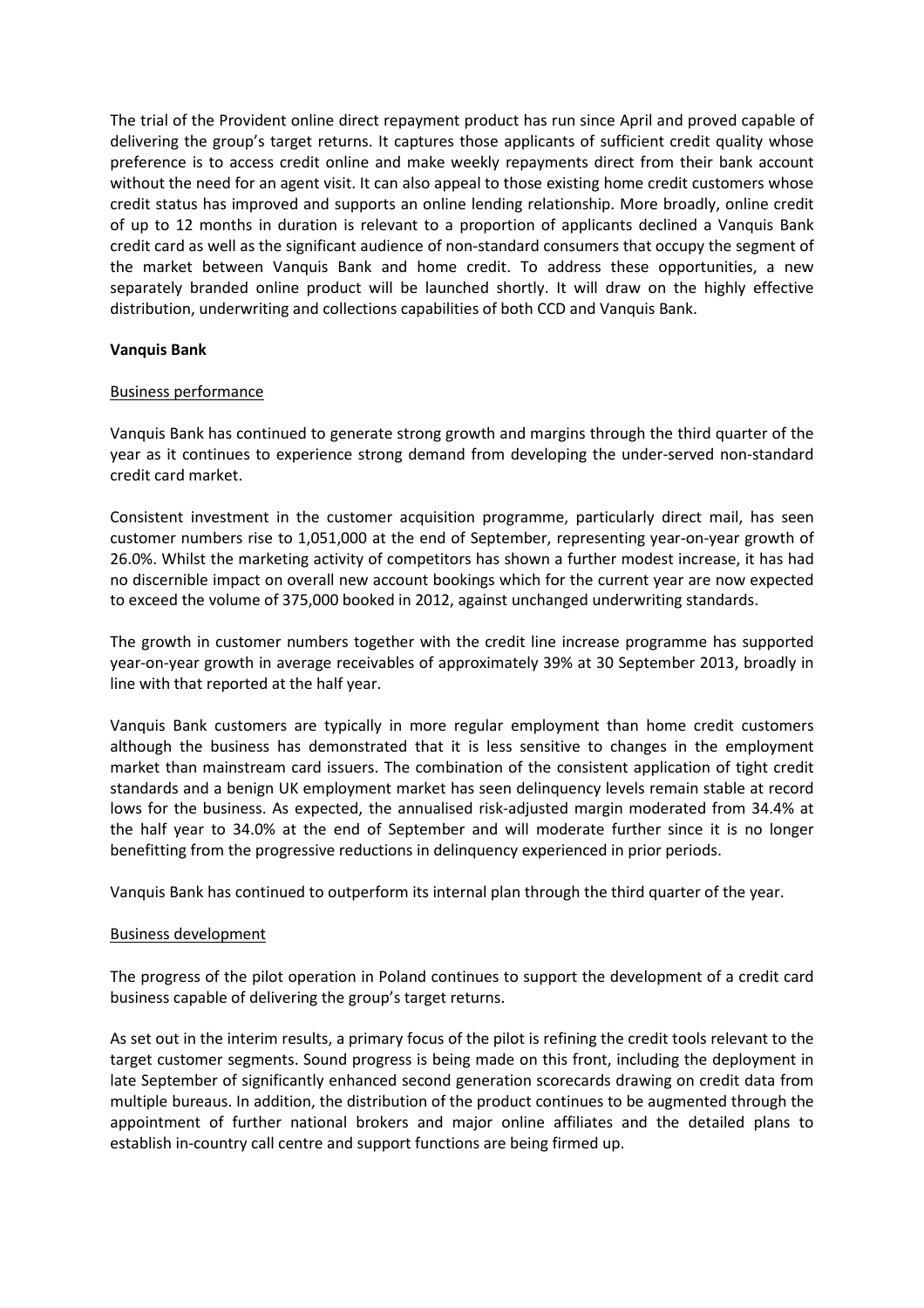It is anticipated that new account bookings will continue to run at around 3,000 per month through the final quarter of the year and provide the data necessary to develop a business plan based on a firm assessment of the addressable market segment during the first quarter of 2014.

At the end of September, the operation had 23,000 customers and a receivables book of £4.6m. As previously indicated, the cost in 2013 in respect of the Polish pilot operation will be approximately £7m.

## **Funding and capital**

The group's funding and liquidity positions remain strong. Balance sheet gearing at the end of September was 2.8 times compared with a covenant limit of 5.0 times.

Headroom on the group's committed debt facilities at 30 September 2013 amounted to £301m, which, together with the retail deposits programme at Vanquis Bank, is sufficient to fund maturities and projected growth in the business until the seasonal peak in 2016.

## **Regulation**

The FCA has recently published a consultation on its detailed proposals for the new regulatory regime for consumer credit, which will come into effect from 1 April 2014 when it supersedes the OFT. The consultation builds on responses to the high level FCA consultation exercise initiated in March 2013, and covers key features of the authorisation, supervision and enforcement regimes, as well as conduct rules and guidance including a new draft rule book. The consultation runs until 3 December 2013, and the FCA intends to publish its final rule book and guidance in the first quarter of 2014.

#### **Outlook**

The high quality of the receivables book, strong margins and continued investment by Vanquis Bank in developing its customer base, have delivered a third quarter performance ahead of internal plans and leaves the business in a position to deliver strong results for the year as a whole. The Polish pilot operation has made further sound progress and a firm business plan is expected to be completed in the first quarter of 2014.

Whilst CCD continues to face weak demand, its financial performance is benefitting from the cost reductions implemented in July and a heavy focus on arrears management which is yielding some improvement in collections performance. The plans to reposition the business over the next 18 months are well advanced. The agenda is to focus on driving returns within the core home credit business and invest in broadening the customer and product proposition to capture a larger share of the target non-standard audience through the roll-out of online lending.

The group overall has performed in line with its internal plan during the third quarter and expects to do so for the year as a whole.

The group has a strong funding position that allows it to meet its contractual debt maturities and execute in full on its growth plans into the seasonal peak in 2016.